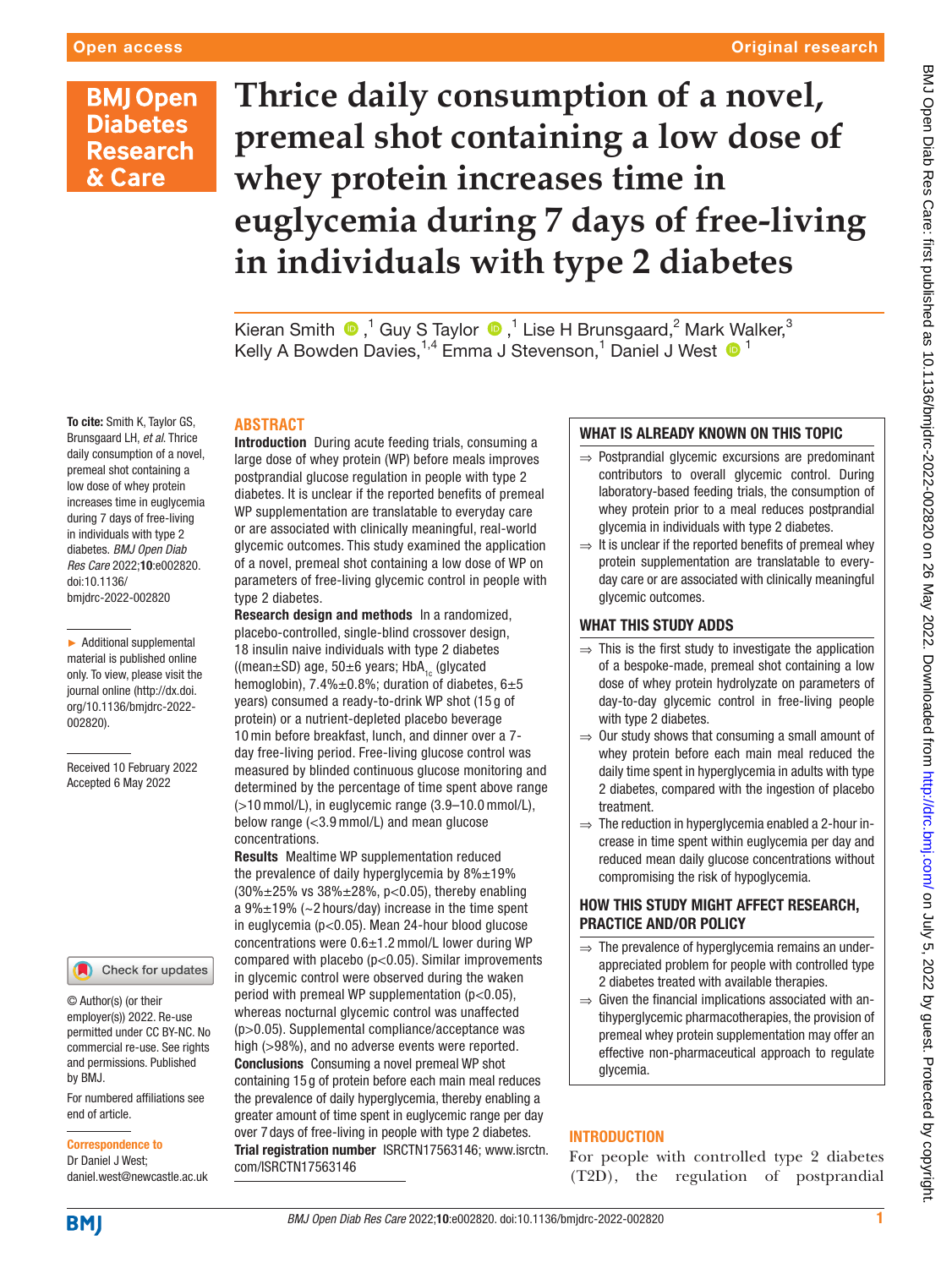glycemia (PPG) is essential to achieving optimal glycemic control,<sup>12</sup> which may reduce the risk of complications associated with hyperglycemia.<sup>34</sup> Indeed, PPG excursions are predominant contributors to overall glycemic control, as measured by glycated hemoglobin  $(HbA_{1c})$ .<sup>12</sup> However, there is growing recognition that PPG are not only determinants of  $HbA_{1c}$  but are also an independent cardiovascular risk factor,  $5^6$  thus supporting the development of strategies that limit PPG excursions. Given the reluctance from patients to initiate new antihyperglycemic medications or to intensify existing treatment regimens,<sup>[7](#page-7-3)</sup> the use of non-pharmaceutical approaches to regulate PPG is desirable.

Nutrition plays an integral role in the management of T2D<sup>8</sup> and represents an opportunity to optimize glycemic control in a cost-effective manner.<sup>[9](#page-7-5)</sup> We<sup>[10](#page-7-6)</sup> and others<sup>11–13</sup> have demonstrated that consuming whey protein (WP) at a fixed interval before a main meal (preload) effectively reduces PPG excursions in individuals with T2D. The consumption of a WP preload stimulates the early and sustained release of insulin and several gut peptides, including glucagon-like peptide 1 (GLP-1), and delays gastric emptying, thereby reducing the glycemic response to a meal. However, despite promising acute evidence, the application of mealtime WP on key clinical outcomes is unclear. For instance, although one study reported a statistically significant, but clinically modest, reduction in  $HbA_{1c}$  following the chronic application of premeal  $WP<sub>14</sub><sup>16</sup>$  HbA<sub>1c</sub> is unable to provide insight into day-to-day glycemic variability or the frequency of hyperglycemic events.[15](#page-7-9) There is also a wide range of possible mean glucose values and the time spent within desirable glycemic ranges with a given  $HbA<sub>1c</sub>$  that limits the precision by which it can be used to detect changes in glycemic control at the individual level.<sup>15 16</sup> Accordingly, the utility of mealtime WP supplementation on day-to-day glucose control remains to be established.

It must be recognized that achieving meaningful and sustainable improvements in glycemic control requires approaches that are applicable and deliverable within the real world.[17](#page-7-10) To date, WP preloads have been presented as unpalatable, powdered supplements that require dilution and mixing with flavoring immediately prior to their consumption. $10^{-13}$  This often produces solutions that are large in volume and cumbersome in their delivery.<sup>18</sup> While such approaches have proven effective under tightly controlled clinical trials, the degree to which these results can be extrapolated into everyday care is uncertain. $19$  Indeed, there is a general unwillingness to consume powdered protein supplements publicly $^{20}$  with patient embarrassment and challenging social conditions highlighted as key deterrents to adherence to diabetes treatments.[21](#page-7-14) To maximize the real-world application of mealtime WP supplementation, premeal interventions need to be translatable into treatments that are compatible with contemporary living.

In the present study, we examined the application of a novel, ready-to-drink WP preload that was created specifically for free-living glucose management over 7days of free-living in individuals with T2D. Given PPG excursions are predominant contributors to overall glycemic control, $1<sup>2</sup>$  we hypothesized that thrice daily mealtime WP supplementation would reduce daily hyperglycemic exposure, thereby increasing the time spent in euglycemia, as measured by continuous glucose monitoring (CGM).

### RESEARCH DESIGN AND METHODS **Participants**

Patients, recruited by study advertisements, were aged 30–60 years with a duration of diabetes of ≥1year, treated with lifestyle and/or oral antihyperglycemic medications, which were stable for ≥3months preceding study enrollment. All participants were required to have an HbA<sub>1c</sub> of <80mmol/mol (9.5%) and be of stable body mass and with a body mass index of *≤*40 kg/m2 . Individuals treated with injectable therapies (exogenous insulin and GLP-1 receptor agonists) and those with a history of gastrointestinal disease or a requirement for medications known to affect gastrointestinal function or appetite were excluded. Respondents who met our inclusion criteria were invited to attend our Newcastle National Institute for Health Research Clinical Research Facility (Newcastle upon Tyne Hospitals, Newcastle upon Tyne, UK) for a screening visit. All participants provided their written informed consent prior to enrollment into the study in accordance with Good Clinical Practice. Participant recruitment and testing were conducted between March 2019 and September 2021.

## Study design

Patients entered into a single-blind, randomized, placebo-controlled, crossover design assessing the influence of premeal WP consumption on free-living glycemic control. In a counterbalanced order, patients randomly consumed a WP-rich, ready-to-drink shot (WP containing 15.6g of dietary protein) or a protein-depleted placebo (PLA) shot 10min before each of their main meals over a 7-day free-living period. Treatment sequences were determined by an online randomizer [\(www.randomization.](www.randomization.com) [com\)](www.randomization.com) that randomly assigned trial order in a balanced permutation. Free-living glycemic control was measured by a blinded CGM (Dexcom G6; Dexcom, San Diego, California, USA) that was implanted into subcutaneous tissue of the anterior-medial aspect of the lower abdomen. This device has a reported mean absolute relative difference of ~10% compared with a reference instrument and demonstrates consistent accuracy throughout its 10-day lifespan.<sup>22</sup> Dexcom CGMs were fitted  $\sim$ 48 hours prior to the start of the trial and were removed in-clinic on completion of each free-living week. To account for compression artifacts, the anatomical location of CGM placement was chosen on the participants' non-dominant sleeping side; this anatomical site was kept consistent throughout. Physical activity patterns were quantified by a wrist-worn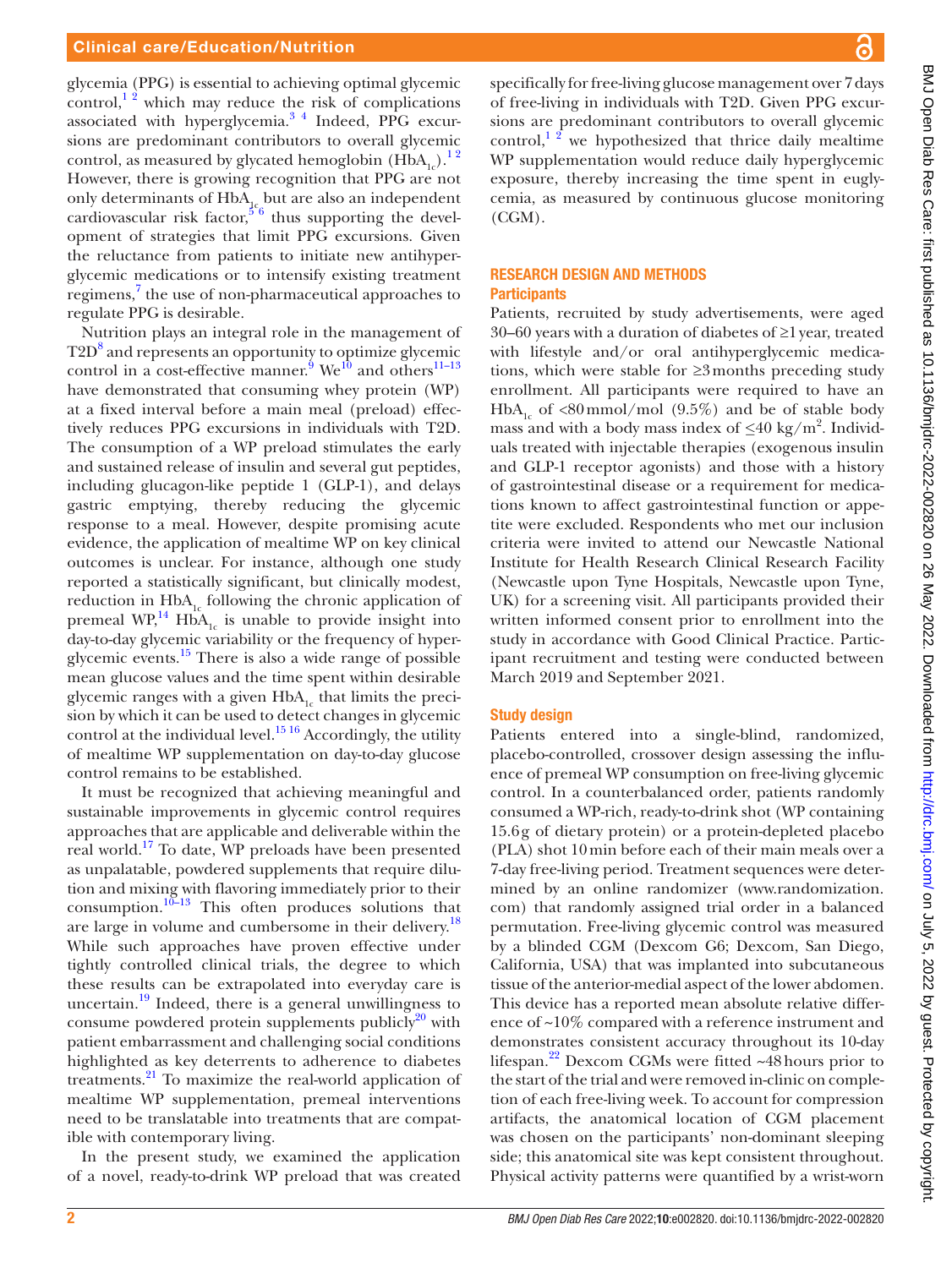activity monitor (GeneActiv, ActivInsights, UK). An ~14 day washout period separated each free-living phase. All medications were kept stable and unaltered throughout the study.

Throughout the duration of the intervention, participants were instructed to make no changes to their habitual dietary or physical activity patterns. Although the consumption of alcohol was permitted during this study, participants were asked to refrain from consuming excessive amounts of alcoholic beverages, which was defined as consuming alcohol (>3 alcoholic beverages per day) >3days per week. The duration of the study was scheduled to coincide with periods representing participant's normal daily life (ie, there were no planned activities, vacations, or unusual bouts of strenuous activity).

Free-living dietary intake was assessed by completion of an online, multipass 24-hour dietary recall system [\(https://intake24.co.uk/\)](https://intake24.co.uk/). Dietary recalls were completed daily with participants submitting a log of all foods and drinks consumed from the previous 24hours. All foods within the Intake24 system are linked to the UK National Diet and Nutrition Survey database. Participants were given detailed instructions on how to use this application prior to study enrollment. Paper supplement logs were also completed to document the timings of both supplement consumption and the commencement of the main meals. This paper log was used to identify selfreported postprandial events and to cross-reference with the timing of meals submitted by the Intake24 application; the latter was used to measure supplement adherence. Participants did not include the WP or PLA shots into their dietary recalls.

## Intervention

Patients were instructed to consume a WP or PLA preload shot 10min prior to each of their main meals (breakfast, lunch, and dinner) over a 7-day free-living period. The premeal WP and PLA shots were produced by Arla Foods Ingredients Group P/S (Viby J, Denmark) specifically for free-living glucose management. Both treatments were stable at both temperate and chilled environmental conditions and had a shelf-life of 6 months. The premeal drinks were presented in a contemporary, ready-todrink format as a 100mL beverage 'shot' and were of similar viscosity and texture. To account for any subtle differences in mouthfeel and to maintain supplement blinding, the premeal supplements were presented as two different flavors: WP, cocoa-cappuccino; PLA, strawberry. The premeal WP treatment used a hydrolyzed WP ingredient (Lacprodan DI-6820; Arla Food Ingredients Group P/S) to produce a palatable, readyto-drink beverage. Each WP shot (418kJ) contained 15.6g of dietary protein, and a small amount of dietary carbohydrates (3g) and fat (2.3g) from 100mL of lowviscosity liquid. Further detailed information regarding the product development of the novel WP shot has been published elsewhere. $^{23}$  The PLA shot (<142kJ) contained

small amounts of dietary carbohydrate (3.9g) and fat  $(2.2g)$ , with negligible protein content  $(\langle 0.1g \rangle)$ .

## **Outcomes**

Interstitial glucose concentrations were measured every fifth minute (288 values per day) over a period of 7days. CGM data were accepted if >90% of the available daily data and  $>70\%$  of the available weekly data were collected.<sup>[24](#page-7-17)</sup> Data from the Dexcom CGMs were stored using the Dexcom Clarity Professional web software (Dexcom, USA). Physical activity data were converted into 15s epoch files using the GENEActiv PC software V.3.2, which were subsequently analyzed using Microsoft Excel Macro files provided by the manufacturer. Energy and macronutrient intake collected by the Intake24 dietary recall were exported as a Microsoft Excel spreadsheet.

The primary outcome of this study was the time spent in hyperglycemia (>10mmol/L) during a 7-day free-living period. In addition to the primary outcome, secondary outcomes included the time spent in euglycemic range (TIR), time below range, time above range, PPG events (incremental area under the curve (iAUC) and the peak incremental change in glucose  $(\Delta PPG)$ ), measures of intraday (coefficent of variance (%CV), mean amplitude of glycemic excursions (MAGE)) and interday (mean of daily differences (MODD)) glycemic variability, and indices of hypoglycemic and hyperglycemic risk (low blood glucose index and high blood glucose index, respectively). Glucose management indicator (GMI), which gives an approximation of  $HbA<sub>1c</sub>$ based on the average glucose levels collected by CGM, was also calculated.<sup>2</sup>

Glycemic ranges were defined as <3.0mmol/L (time below range level 1), 3.0–3.8mmol/L (time below range level 2), 3.9–7.8mmol/L (time in tight euglycemic range), 3.9–10.0 mmol/L (TIR), 10.0–13.9 mmol/L (time above range level 1), and >13.9mmol/L (time above range level 2).<sup>24 26</sup> %CV was calculated as the SD divided by mean glucose multiplied by 100. GMI (mmol/mol) was calculated using the formula proposed by Bergenstal *et al*. [25](#page-7-18) Risk indices for high and low blood glucose, MAGE, and MODD were computed using an automated software package (EasyGV V.9.0R2; University of Oxford, UK). Daytime and nocturnal glycemia were defined as 06:00–23:55 hours and 24:00–05:55 hours, respectively.<sup>[26](#page-7-19)</sup> The iAUC for cumulative PPG events was calculated using the trapezoidal rule, depicting the area above baseline concentrations, which was accepted as the reported timing of consumption of the preload. PPG excursions were accepted if there were no self-reported eating occassions within 120min following the commencement of the meal. Where the time of meal commencement could not be established, the data were excluded from analysis. PPG events were identified and averaged per individual: that is, if 10 iAUC events were identified, the iAUC was calculated per event and then averaged per 10 to give a single iAUC event.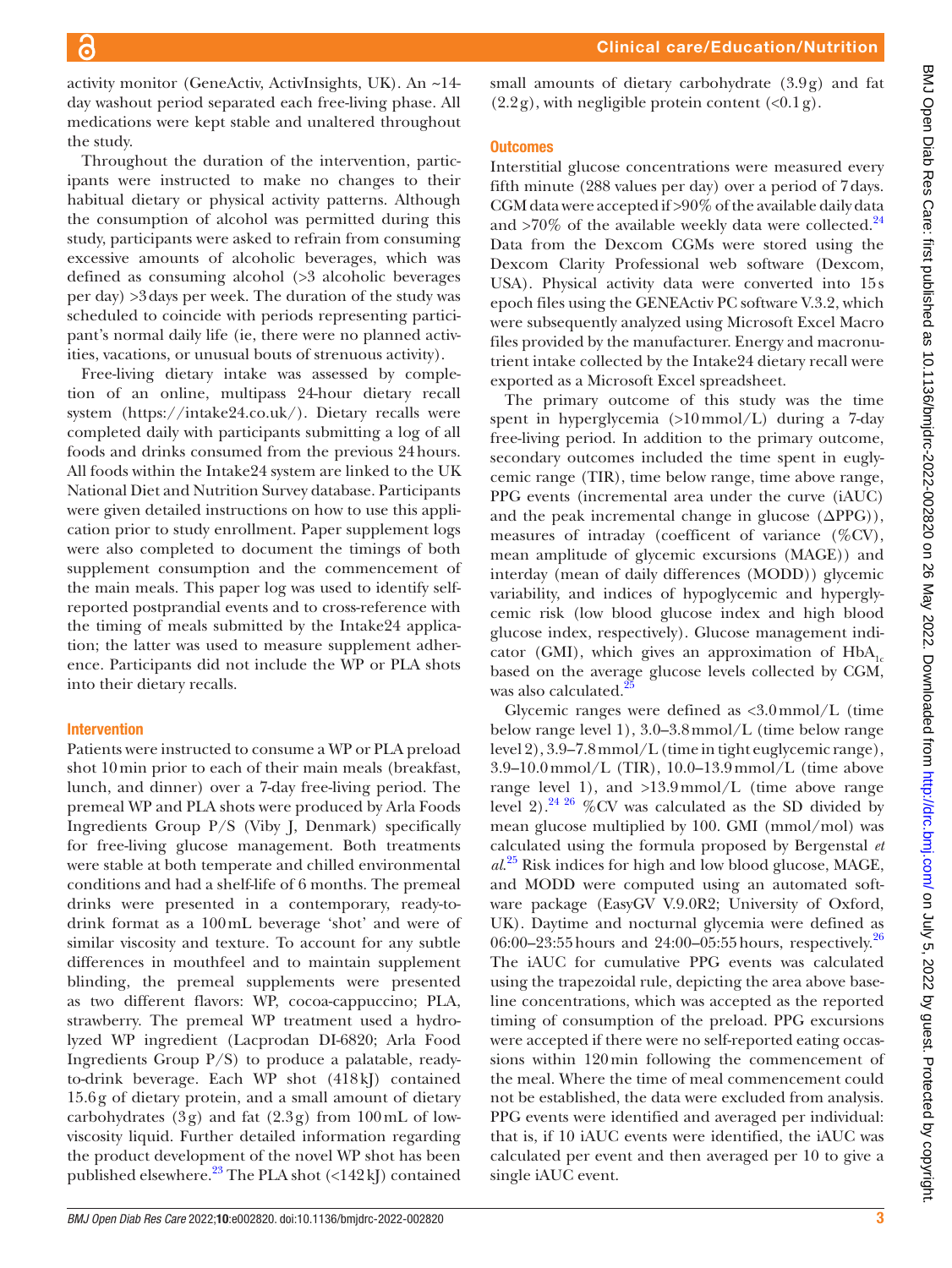#### Sample size

A sample size estimate was made using interstitial glucose collected during a 6-hour laboratory visit from preliminary data.<sup>10</sup> To detect a difference of at least  $10\%$  in time spent above 10mmol/L in the postprandial period, 18 participants were required to fully complete two trials (WP vs PLA), to test the null hypothesis that the population means are equal across trials with a probability of 0.8 and a type 1 error of 0.05. Sample size calculation was completed using Stata, with PLA mean time above  $10$  mmol/L at  $63.0\%$  vs  $51.5\%$  following WP (SD of the mean differences of 16%).

#### Statistical analysis

All data were assessed for normal distribution by a Shapiro-Wilks test. Non-parametric data were logarithmically transformed and reassessed for distribution. Where transformation failed, data were assessed nonparametrically. Paired sampled t tests or Wilcoxon signedrank test were used to explore treatment differences on variables that displayed normal or non-normal distribution, respectively. Inferential statistics were conducted using the software package IBM SPSS Statistics (V.27; IBM, USA). Significance was set at alpha p<0.05. Treatment differences in the time spent in glycemic ranges are expressed as the absolute percentage point change. Data are presented as means±SD unless stated otherwise.

#### RESULTS

#### **Participants**

The Consolidated Standards of Reporting Trials flow diagram is shown in [online supplemental figure 1](https://dx.doi.org/10.1136/bmjdrc-2022-002820). A total of 26 participants were recruited for this study. From this cohort, eight participants were withdrawn for the following reasons: one participant withdrew their consent prior to randomization; three participants were withdrawn due abnormal laboratory findings (laboratory measured  $HbA<sub>1c</sub> > 80$  mmol/mol  $(9.5\%)$ ; two participants were withdrawn due to the COVID-19 pandemic and the cessation of research activities during March–September 2020; one due to a change in glucose-lowering medication during the trial; and one due to non-adherence. Therefore, data are analyzed and presented on n=18. Patient characteristics are presented in [table](#page-3-0) 1. In brief, participants had a mean  $HbA_{1c}$  of 57.4±9.2mmol/mol (7.4%±0.8%) and a self-reported diabetes duration of 6.2±4.9 years. All participants were of white Europid descent. The most common antihyperglycemic treatments were either metformin monotherapy (n=5, 28%) or the combination of metformin and a sulfonylurea (n=6, 33%). Hypertensive and statin therapies were prescribed for 78\% (n=14) and 56\% (n=10) of participants, respectively. Five of the 18 participants were women (28%).

#### Glycemic control

## Mean 24-hour glucose control

Key glycemic parameters during 7days of free-living are presented in [figure](#page-4-0) 1 and [table](#page-4-1) 2. During the PLA

<span id="page-3-0"></span>

| <b>Table 1</b> Patient characteristics |                              |  |  |  |  |
|----------------------------------------|------------------------------|--|--|--|--|
| Characteristics (n=18)                 |                              |  |  |  |  |
| Sex (male/female)                      | 13/5                         |  |  |  |  |
| Age (years)                            | $50\pm 6(40-60)$             |  |  |  |  |
| Stature (cm)                           | $172+10$                     |  |  |  |  |
| Body mass (kg)                         | $98.7 \pm 19.5$ (66.8-130.5) |  |  |  |  |
| BMI ( $\text{kg/m}^2$ )                | $33.3 \pm 5.7$ (21.3-43.6)   |  |  |  |  |
| $HbA_{1c}$ (mmol/mol)                  | $57.4 \pm 9.2$ (42-73)       |  |  |  |  |
| $HbA_{1c}$ (%)                         | $7.4 \pm 0.8$ (6.0-8.8)      |  |  |  |  |
| Duration of diabetes (years)           | $6.2 \pm 4.9$ (2-20)         |  |  |  |  |
| Family history of diabetes (n)         | 8                            |  |  |  |  |
| Diabetes treatment                     |                              |  |  |  |  |
| Metformin                              | 5                            |  |  |  |  |
| SU                                     | 1                            |  |  |  |  |
| Metformin+SU                           | 6                            |  |  |  |  |
| Metformin+SGLT2i                       | 2                            |  |  |  |  |
| Metformin, SU+TZD                      | 1                            |  |  |  |  |
| Diet and lifestyle                     | 3                            |  |  |  |  |
|                                        |                              |  |  |  |  |

Data are presented as mean±SD unless stated otherwise. Data in parenthesis are ranges.

BMI, body mass index; HbA<sub>1c</sub>, glycated hemoglobin; SGLT2i, sodium–glucose cotransporter 2 inhibitor; SU, sulfonylurea; TZD, thiazolidinedione.

free-living week, patients spent  $38.1\% \pm 28.4\%$  of the 24-hour period at blood glucose  $>10.0$  mmol/L. The prevalence of daily hyperglycemia (>10.0mmol/L) was reduced by  $-8.3\% \pm 19.3\%$  following treatment with mealtime WP supplementation [\(figure](#page-4-0) 1A), resulting in −117±276min less per 24hours spent in hyperglycemia (p=0.024). The subsequent reduction in hyperglycemic exposure enabled patients to achieve an increase in TIR of +8.7%± 19.0%, compared with PLA (p=0.035; [figure](#page-4-0) 1B). Within this euglycemic range, premeal WP supplementation increased the time spent between glucose concentrations of 3.9–7.8mmol/L by  $+8.8\% \pm 14.7\%$  (p=0.022), corresponding to an average increase of  $+127\pm210$  min per day ([figure](#page-4-0) 1C). The time spent within hyperglycemic levels 1 and 2 were numerically, but not statistically (p=0.089and p=0.352, respectively), lower following the WP preload [\(table](#page-4-1) 2).

Patient's GMI, which is an estimate of overall glycemic control, was reduced by −2.9±5.6mmol/mol during the WP treatment arm compared with PLA (p=0.045), indicative of improved glycemic control and a reduction in hyperglycemia ([table](#page-4-1) 2). Indeed, relative to PLA, mean 24-hour glucose concentrations were −0.6±1.2mmol/L lower following the premeal WP treatment (p=0.045). Despite a reduction in mean 24-hour glucose concentrations and time spent >10.0mmol/L, this was not accompanied by an increase in time below range or low blood glucose index (all p>0.317). Markers of glycemic variability were similar between treatments [\(table](#page-4-1) 2).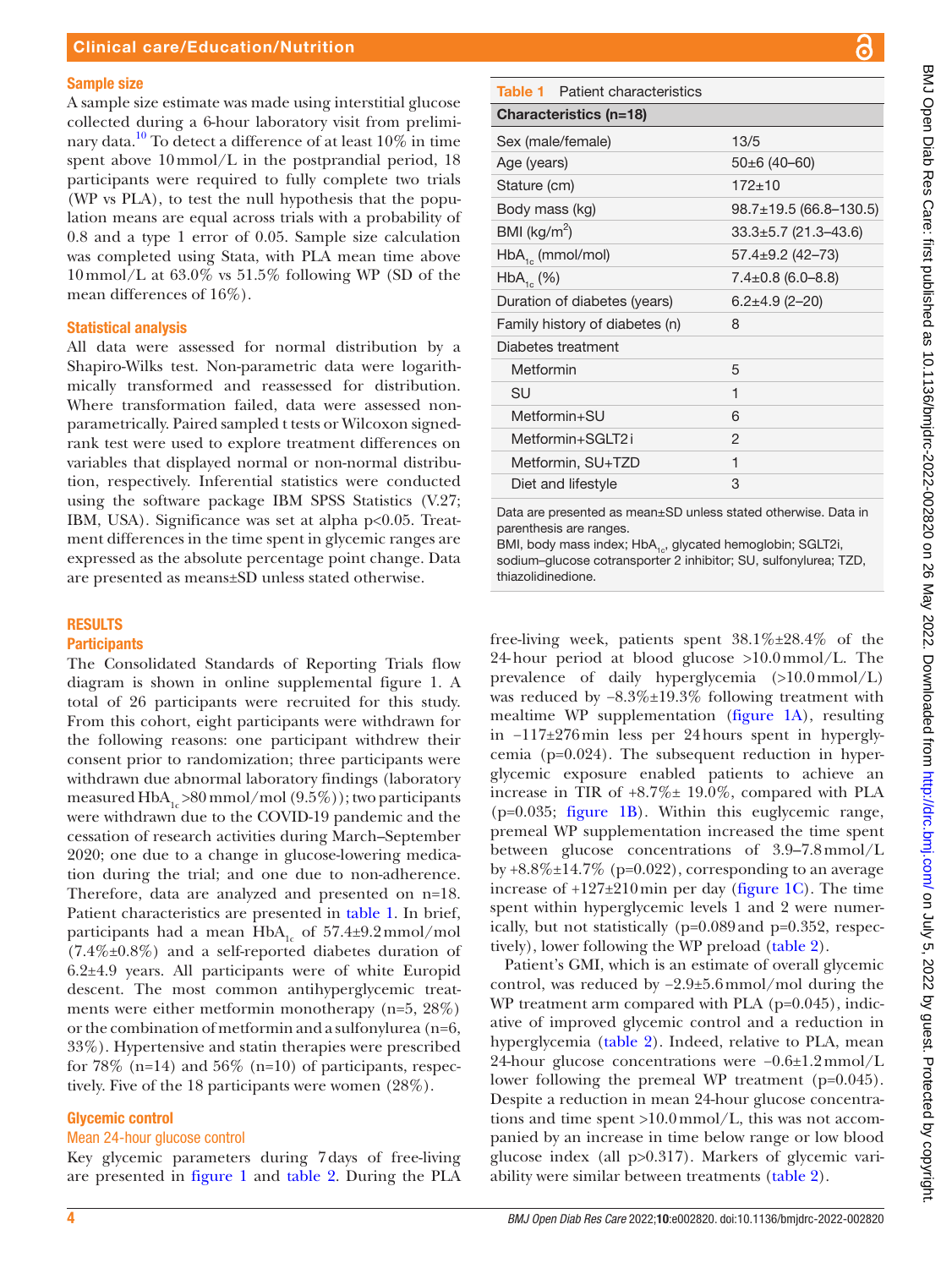

#### • WP • PLA

<span id="page-4-0"></span>Figure 1 The mean±SD percentage of time spent per day in (A) hyperglycemia (>10.0mmol/L), (B) euglycemia (3.9– 10.0mmol/L), and (C) normoglycemia (3.9–7.8mmol/L) during 7days of free-living with premeal supplementation of a whey protein (WP) (blue circles) or placebo (PLA) (red circles) preload. Panel (D) depicts the per patient delta change in the percentage of time spent >10.0mmol/L with premeal WP supplementation relative to PLA. \*Denotes a statistical treatment effect as measured by a paired samples t test or Wilcoxon signed rank test (p<0.05).

#### Diurnal and nocturnal glucose control

Mean glucose concentrations during the waken hours (06:00–23:55hours) were −0.7±1.2mmol/L lower during the WP week compared with PLA (p=0.023). Similarly, TIR was +8.7%±20.5%greater after treatment with premeal WP supplementation compared with PLA (p=0.048), and correspondingly, less time was spent in hyperglycemia (−8.9%±20.9%; p=0.048). On the other hand, parameters of glycemic control during the nocturnal period (24:00–05:55 hours) were comparable between treatments [\(online supplemental table 1](https://dx.doi.org/10.1136/bmjdrc-2022-002820)).

#### Postprandial glucose control

A total of n=652 postprandial events were identified and analyzed. The number of postprandial events were similar between treatments (WP, n=321; PLA, n=331). Relative to PLA, PPG iAUC<sub>0–120min</sub> were −24%±29% lower during the WP free-living week (p=0.003). On average,  $\Delta$ PPG was reduced by -0.7±0.9 mmol/L (p=0.007). The within-subject timing of meals were similar between freeliving weeks (mean difference, 27±24 min), as shown in [online supplemental figure 2](https://dx.doi.org/10.1136/bmjdrc-2022-002820).

#### Energy intake

There was a modest reduction in self-reported energy intake during the WP week compared with PLA (−631±1314 kJ per day), although this was statistically insignificant (p=0.057). When accounting for the energy content associated with the preloads, cumulative energy intake was similar between free-living weeks (p=0.635).

<span id="page-4-1"></span>

| Table 2                                  | Free-living glycemic control parameters |                                   |                                       |         |
|------------------------------------------|-----------------------------------------|-----------------------------------|---------------------------------------|---------|
|                                          |                                         | <b>WP</b>                         | <b>PLA</b>                            | P value |
|                                          | Data collected (hour:min)               | 2946:09                           | 2950:28                               |         |
| Glucose parameters                       |                                         |                                   |                                       |         |
| (mmol/L)                                 | Mean 24-hour glucose                    | $8.9 + 1.8$                       | $9.5 + 2.0$ #                         | 0.045   |
| GMI (mmol/mol)*                          |                                         | $54.6 + 8.6$                      | $57.4 + 9.5#$                         | 0.045   |
| iAUC 0-120 min<br>(mmol/L/min)           |                                         | $1.6 + 0.6$                       | $2.1 \pm 0.9$ #                       | 0.003   |
| PPG (mmol/L)                             |                                         | $3.0 + 1.0$                       | $3.7 + 1.3#$                          | 0.007   |
| Time in ranges                           |                                         |                                   |                                       |         |
| <3.0 mmol/L (%)*<br>Time (hour:min)      |                                         | $0.1 + 0.3$<br>$0:00+0:06$        | $0.1 + 0.3$<br>$0:00+0:06$            | 0.317   |
| Time (hour:min)                          | 3.0-3.8 mmol/L (%)*                     | $0.5 + 1.4$<br>$0:06+0:18$        | $1.0 + 3.4$<br>$0:12+0:48$            | 0.953   |
| Time (hour:min)                          | 3.9-7.8 mmol/L (%)                      | $38.3 + 26.0$<br>$9:02 \pm 6:02$  | $29.5 + 22.2$ #<br>$7:05 + 5:18$      | 0.021   |
| Time (hour:min)                          | 3.9-10.0 mmol/L (%)*                    | $69.6 \pm 24.6$<br>$16:42 + 5:54$ | $60.9 \pm 27.4$ #<br>$14:37+6:36$     | 0.035   |
| Time (hour:min)                          | 10.0-13.9 mmol/L (%)                    | $24.7 \pm 18.6$<br>$5:55+4:30$    | $30.0 + 17.9$<br>$7:11+4:48$          | 0.089   |
| Time (hour:min)                          | > 13.9 mmol/L (%)*                      | $5.5 \pm 7.9$<br>$1:19+1:54$      | $8.5 + 12.9$<br>$2:02 \pm 3:06$       | 0.352   |
| $> 10$ mmol/L $(%)$ †<br>Time (hour:min) |                                         | $29.8 \pm 25.1$<br>7:09±6:01      | $38.1 \pm 28.4 \#$<br>$9:08 \pm 6:48$ | 0.024   |
| Glycemic variability                     |                                         |                                   |                                       |         |
| %CV                                      |                                         | $23.8 + 5.8$                      | $23.1 + 5.0$                          | 0.609   |
| MAGE (mmol/L)                            |                                         | $5.0 + 1.1$                       | $5.1 + 1.0$                           | 0.653   |
| index <sup>+</sup>                       | High blood glucose                      | $7.0 + 4.6$                       | $8.5 + 5.6$                           | 0.052   |
| index*                                   | Low blood glucose                       | $0.8 + 1.0$                       | $0.9 + 1.4$                           | 0.689   |
| MODD (mmol/L)                            |                                         | $1.9 + 0.5$                       | $2.0 + 0.5$                           | 0.349   |

Boldface and # indicates a statistical difference between treatments determined by a paired sampled t-test or Wilcoxon signed-rank test (p<0.05). All data are presented as means±SDs unless stated otherwise. \*Data were analyzed non-parametrically by a Wilcoxon signed-rank test. †Data were logarithmically transformed prior to analysis. %CV, coefficient of variance; GMI, glucose management indicator; iAUC, incremental area under the curve; MAGE, mean amplitude of glycemic excursions; MODD, mean of daily differences; PLA, placebo; ∆PPG, peak incremental change in glucose; WP, whey protein.

## Physical activity

There were no differences in the time spent at differing physical activity levels between the WP and PLA weeks  $(p>0.605)$ .

#### **Compliance**

All participants tolerated the PLA and WP treatments well and reported no gastrointestinal side effects. Supplemental compliance during the intervention weeks was exemplary (WP, 97.5%±2.4%; PLA, 99.3%±2.4%).

#### **DISCUSSION**

This study examined the application of premeal WP supplementation on daily glycemic control over 1week in people with T2D. For the first time, we demonstrate that daily hyperglycemia can be significantly reduced by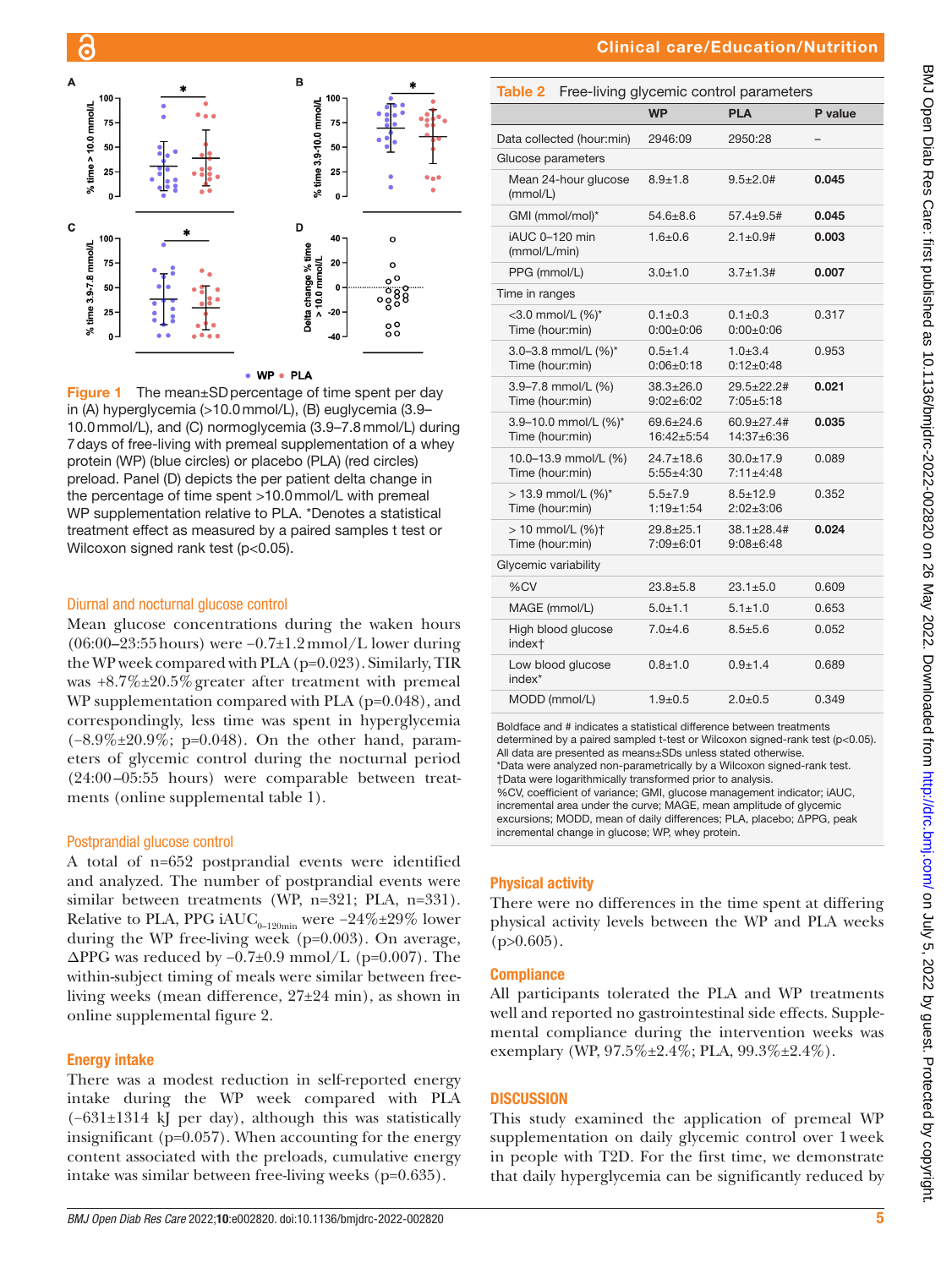the provision of a low dose of WP  $(15g)$  ingested prior to each main meal over 7days of free-living. This enabled patients to achieve 2hours more per day spent within euglycemia, without increasing the risk of hypoglycemia. These results occurred without a change in patient medication, dietary intake, or physical activity levels, thereby demonstrating the utility of premeal WP supplementation for the management of hyperglycemia.

The present study extends from previous acute laboratory work highlighting the PPG-lowering efficacy of premeal WP for people with  $T2D$ <sup>10–13</sup> However, for the first time, we report the translatability and reproducibility of these findings under real-world and free-living conditions. It was found that premeal ingestion of our novel WP shot effectively mitigated free-living PPG excursions, thereby reducing the prevalence of hyperglycemia by ~2hours per day, compared with PLA. This subsequently enabled an absolute daily increase in TIR of 8.7%, the magnitude of which is substantial. Indeed, an increase in TIR of *≥*5% is considered clinically significant $27$  and may be associated with a reduced risk of developing vascular complications[.28 29](#page-7-21) For instance, for every 10% reduction in TIR (roughly equivalent to the increase in TIR in the present study with mealtime WP supplementation), the risk of developing retinopathy or microalbuminuria was increased by 64% and 40%, respectively, in the Diabetes Control and Complications Trial cohort.<sup>[29](#page-7-22)</sup> A similar 10% reduction in TIR has also been associated with a 13% and 25% increased risk of developing cardiovascular autonomic neuropathy and peripheral neuropathy, respectively, in people with longstanding  $T2D$ .<sup>[30 31](#page-7-23)</sup> Promisingly, the preload treatments were well accepted among participants, as demonstrated by their exemplary compliance, and no adverse side effects were reported supporting the application of this novel mealtime therapy.

The findings presented herein are of interest given our data demonstrate that the intervention of available oral antihyperglycemic medications are insufficient in the protection against hyperglycemia. Current recommendations state that people with T2D should strive for <6hours per day at glucose concentrations  $>10.0 \text{mmol/L}^{24}$  $>10.0 \text{mmol/L}^{24}$  $>10.0 \text{mmol/L}^{24}$ However, despite the continued use of patient's antihyperglycemic agents, our cohort spent up to 9hours (38%) of the day at glucose concentrations >10.0mmol/L during the PLA free-living week. This observation is similar to what has been reported by others $32$  and underscores the need for further strategies designed to reduce the prevalence of hyperglycemia in people with T2D.

Our primary finding that premeal WP supplementation reduces the prevalence of hyperglycemia corroborates with data demonstrating a reduction in overall hyperglycemia following the application of PPG-lowering therapies.<sup>33</sup> Indeed, our observed reduction in time spent >10.0mmol/L derived from the waken/feeding period, as shown by the reduction in diurnal but not nocturnal hyperglycemia. Although the free-living nature of our study makes it difficuilt to discern mechanisms

associated with our findings, prior literature has demonstrated that a WP preload of similar amounts  $(15-20g)$ elevates GLP-1 above preprandial concentrations for  $\sim$ 180 min following ingestion of a meal.<sup>12 13 23</sup> The ingestion of WP also modestly stimulates the secretion of glucose-dependent insulinotropic polypeptide  $(GIP)^{12}$ ; though the relevance of this to the observed improvement in glycemic control is likely minimal since endogenous GIP has little to no effect on PPG in individuals with  $T2D.<sup>34</sup>$  $T2D.<sup>34</sup>$  $T2D.<sup>34</sup>$  Herein, it is possible that diurnal increases in GLP-1 secretion from thrice daily WP supplementation may have enhanced β-cell glucose sensitivity and delayed the rate of gastric emptying, thereby slowing the systemic appearance of meal-derived glucose and augmenting an efficient islet response. $35 \frac{36}{10}$  These effects are consistent with what was previously observed following adminstration of a protein preload given prior to an oral glucose load,<sup>37</sup> supporting this assertion. Nonetheless, literature examining the glucoregulatory effects of premeal WP have been conducted solely following an overnight fast. Considering the regulation of PPG displays a clear circadian pattern, $38$  whether a low dose of mealtime WP supplementation is sufficient to augmenting a PPGlowering milieu to meals consumed later in the day is unclear and requires future study.

The present analyses demonstrates that the addition of premeal WP to patient care has the potential to reduce daily hyperglycemia and increase TIR without increasing the risk of hypoglycemia, as shown by the low blood glucose index and time spent below range. An increase in TIR is also suggestive that the frequency of erratic glycemic swings were reduced with mealtime WP.<sup>39</sup> Fluctuations in glycemia are posited to be implicated in the pathogenesis of diabetes-related vascular complications, supporting the development of strategies designed to reduce glycemic variability.<sup>[40](#page-7-32)</sup> Although there were no changes in amplitude markers of glycemic variability with WP supplementation (ie, %CV), this likely reflects the relative glycemic stability of the cohort studied since all patients had a %CV <36%.<sup>24</sup> Nevertheless, the risk of microvascular complications has recently been shown to be inversely related to TIR, independent of  $\%$ CV.<sup>28</sup> Therefore, although there were no changes in amplitude markers of glycemic variability with the WP treatment, this is unlikely to affect the clinical value of our results.

To the best of the authors' knowledge, this is the first study designed and powered to examine the use of premeal WP on free-living glycemic management captured by masked CGM. Our study is rendered timely as its design benefits from incorporating current recommendations that endorse the use of CGM when assessing glycemic control at the individual level. $26$  Offering ecological validity to our findings, patient's GMI during PLA was identical to their laboratory-measured  $HbA_{1c}$ . This suggests that our reported data reflects a true change from participant's habitual glycemic control.<sup>[25](#page-7-18)</sup> In this regard, an increase in TIR of ~9% with premeal WP supplementation is projected to confer a  $\sim 5-7$  mmol/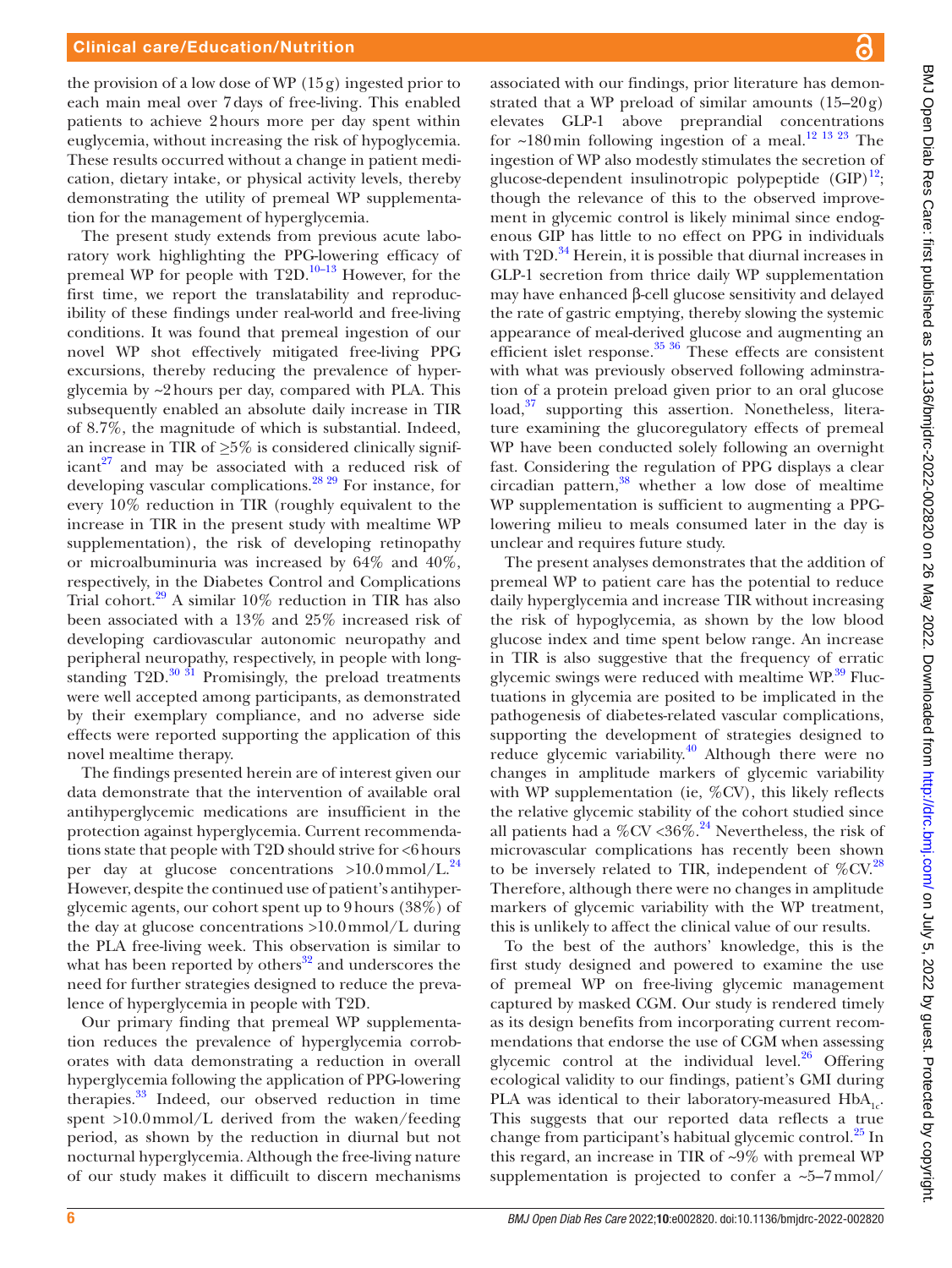mol (0.6%) reduction in  $HbA_{1c}$ <sup>16 27</sup> This assertion is supported by our findings of a reduction in mean daily glucose concentrations (−0.6mmol/L). In the context of available treatments for T2D, the magnitude of this projected reduction in  $HbA_{1c}$  is akin to what would be expected from the adminstration of thiazolidinediones, sodium–glucose cotransporter 2 inhibitors and dipeptidyl peptidase-IV inhibitors.<sup>41</sup> Considering adherence to pharmacological agents can be poor,<sup>[7](#page-7-3)</sup> the data presented herein may hold important implications for the management of hyperglycemia.

When accounting for the energy associated with the preloads, daily energy intake was similar between treatments. This was despite patients consuming an additional ~836kJ/day when adherent to the WP shot, compared with PLA. Therefore, patients may modestly adjust their energy intake to account for the caloric load associated with a small WP preload. This is in line with previous observations that reported no change in body mass following the long-term ingestion of mealtime WP supplementation  $({\sim}753 \text{ kJ/day})$  in people with T2D.<sup>14</sup> These collective findings are appealing and suggest that the adherence to a low dose of premeal WP is unlikely to compromise weight management in obese and dysglycemic populations.

There are several strengths associated with our study including our randomized, placebo-controlled, crossover design, and the counterbalanced administration of treatments to minimize treatment order effects. Furthermore, and unique to this study, patients were provided with premeal WP and PLA shots created specifically for the real-world application of mealtime WP supplementation. Nonetheless, our study is not without its limitations. First, our analyses were conducted on people of white, Europid descent; thus, the applicability of these results to other ethnic groups and races is unclear. Second, although our study was powered to test the primary outcome, we acknowledge that our analyses are conducted on a small sample of people with T2D (n=18). Since our patients were of relatively controlled diabetes and treated with oral therapies, our findings cannot be extrapolated to the wider T2D population. Finally, although our findings indicate an improvement in glycemic control with mealtime WP supplementation, the long-term evidence supporting our data is lacking with only one study to date reporting a modest improvement in  $HbA_{1c}$  with premeal WP supplementation. $^{14}$  Whether the results presented herein are sustainable longer term or are associated with improvements in clinically relevant end points cannot be inferred and require further investigation. Importantly, however, the glucose-lowering mechanisms by which premeal WP supplementation regulates PPG remain functionable after its chronic application $14$  supporting these findings.

In summary, we show that thrice daily consumption of a novel preload shot containing a low dose of WP reduces daily hyperglycemia, increasing the time spent in euglycamia by ~2hours per day during 7days of free-living. This

is of importance given our analysis clearly demonstrates that the prevelance of hyperglycemia is an underappreciated problem for people with controlled T2D treated with available oral medications. The provision of a contemporary WP preload shot may represent an effective sole or adjunctive therapy for the treatment of hyperglycemia, which could also have important financial implications at a time where public health budgets are constrained.

#### Author affiliations

<sup>1</sup>Population Health Sciences Institute, Newcastle University, Newcastle upon Tyne, UK

<sup>2</sup>Health and Performance Nutrition, Arla Foods Ingredients Group P/S, Viby J, Denmark

<sup>3</sup>Biosciences Institute, Newcastle University, Newcastle upon Tyne, UK <sup>4</sup>Sport and Exercise Sciences, Manchester Metropolitan University, Manchester, UK

Acknowledgements The authors thank the study participants for their time, effort, and commitment, as well as the research teams at the Newcastle National Institute for Health Research Clinical Research Facility, Newcastle upon Tyne, for their assistance with data collection.

Contributors KS, EJS, and DJW designed the research. KS conducted the research, analyzed the data, and wrote the manuscript. DJW analyzed the data and wrote the manuscript. GST, MW, KABD, LHB and EJS reviewed and edited the manuscript. DJW is the guarantor of this work and takes responsibility for the integrity of the data and the accuracy of data analysis.

Funding This work was supported by a grant awarded to DJW and EJS (grant no: BH172513) from Arla Foods Ingredients Group P/S (Viby J, Denmark). Arla Foods Ingredients Group P/S produced whey protein and placebo treatments. Arla Foods Ingredients Group P/S had no role in the collection, analysis, or interpretation of data. CGM equipment were provided by an equipment award to DJW from Dexcom (San Diego, California, USA).

Competing interests DJW and EJS have received research funding, travel expenses, and consultancy fees from Arla Foods Ingredients Group P/S. EJS has received research funding from The Dairy Council. LHB is an employee of Arla Foods Ingredients Group P/S.

Patient consent for publication Not required.

Ethics approval This randomized controlled, crossover trial was conducted in line with Good Clinical Practice and the revised 1983 Declaration of Helsinki. This study involves human participants. Ethical approval was obtained from the North East– Newcastle & North Tyneside 1 Research Ethics Committee (reference: 18/NE/0372). Ethics granted: January 16, 2019. Participants gave informed consent to participate in the study before taking part.

Provenance and peer review Not commissioned; externally peer reviewed.

Data availability statement Data are available on reasonable request.

Supplemental material This content has been supplied by the author(s). It has not been vetted by BMJ Publishing Group Limited (BMJ) and may not have been peer-reviewed. Any opinions or recommendations discussed are solely those of the author(s) and are not endorsed by BMJ. BMJ disclaims all liability and responsibility arising from any reliance placed on the content. Where the content includes any translated material, BMJ does not warrant the accuracy and reliability of the translations (including but not limited to local regulations, clinical guidelines, terminology, drug names and drug dosages), and is not responsible for any error and/or omissions arising from translation and adaptation or otherwise.

Open access This is an open access article distributed in accordance with the Creative Commons Attribution Non Commercial (CC BY-NC 4.0) license, which permits others to distribute, remix, adapt, build upon this work non-commercially, and license their derivative works on different terms, provided the original work is properly cited, appropriate credit is given, any changes made indicated, and the use is non-commercial. See: <http://creativecommons.org/licenses/by-nc/4.0/>.

#### ORCID iDs

Kieran Smith <http://orcid.org/0000-0001-7275-4379> Guy S Taylor<http://orcid.org/0000-0002-5207-1498> Daniel J West<http://orcid.org/0000-0003-2246-4925>